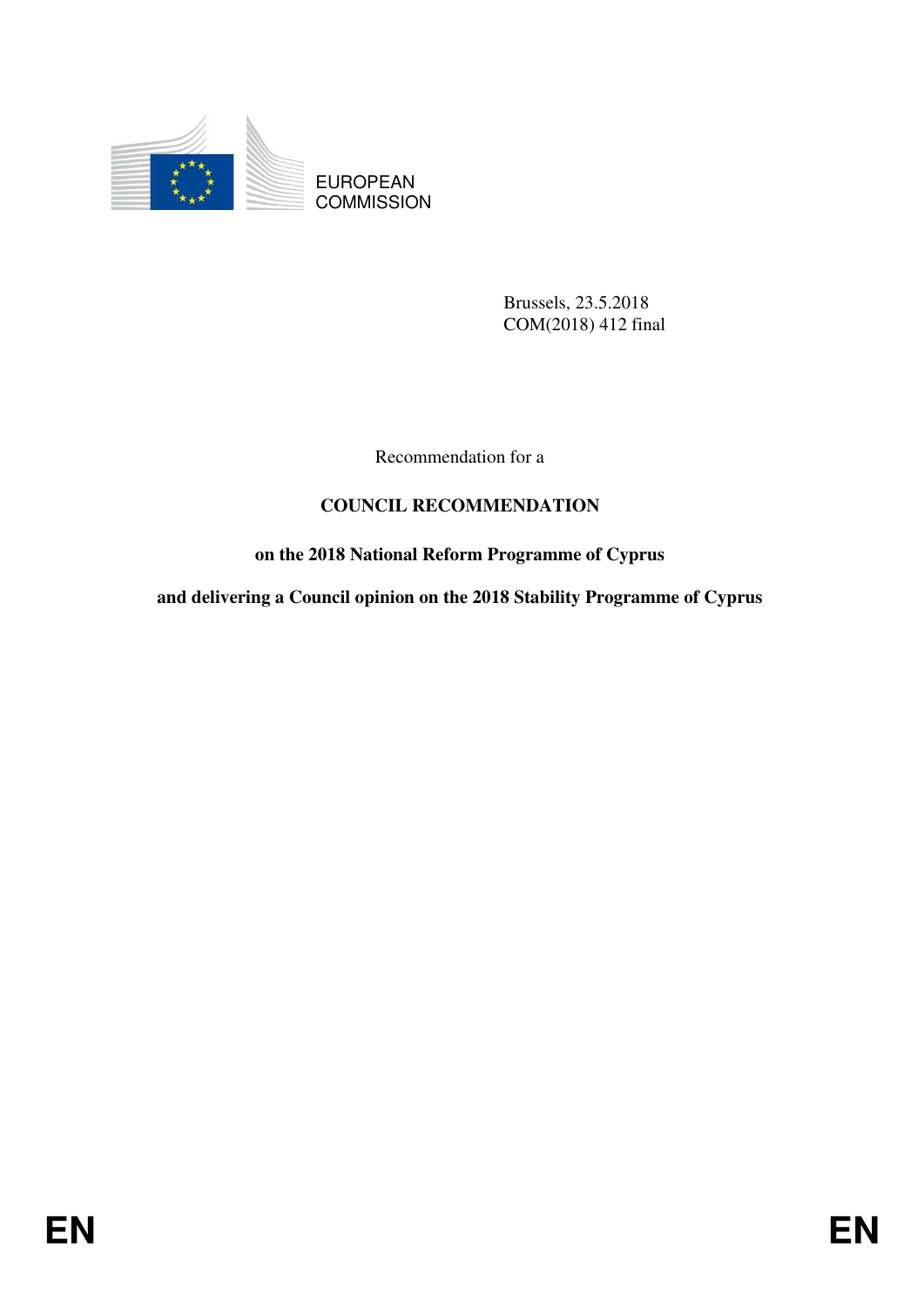Recommendation for a

## **COUNCIL RECOMMENDATION**

## **on the 2018 National Reform Programme of Cyprus**

#### **and delivering a Council opinion on the 2018 Stability Programme of Cyprus**

#### THE COUNCIL OF THE EUROPEAN UNION,

Having regard to the Treaty on the Functioning of the European Union, and in particular Articles 121(2) and 148(4) thereof,

Having regard to Council Regulation (EC) No 1466/97 of 7 July 1997 on the strengthening of the surveillance of budgetary positions and the surveillance and coordination of economic policies<sup>1</sup>, and in particular Article  $5(2)$  thereof,

Having regard to Regulation (EU) No 1176/2011 of the European Parliament and of the Council of 16 November 2011 on the prevention and correction of macroeconomic imbalances<sup>2</sup>, and in particular Article  $6(1)$  thereof,

Having regard to the recommendation of the European Commission<sup>3</sup>,

Having regard to the resolutions of the European Parliament<sup>4</sup>,

Having regard to the conclusions of the European Council,

Having regard to the opinion of the Employment Committee,

Having regard to the opinion of the Economic and Financial Committee,

Having regard to the opinion of the Social Protection Committee,

Having regard to the opinion of the Economic Policy Committee,

Whereas:

(1) On 22 November 2017, the Commission adopted the Annual Growth Survey, marking the start of the 2018 European Semester of economic policy coordination. It took due account of the European Pillar of Social Rights, proclaimed by the European Parliament, the Council and the Commission on 17 November 2017. The priorities of the Annual Growth Survey were endorsed by the European Council on 22 March 2018. On 22 November 2017, on the basis of Regulation (EU) No 1176/2011, the Commission also adopted the Alert Mechanism Report, in which it identified Cyprus as one of the Member States for which an in-depth review would be carried out. On the same day, the Commission also adopted a recommendation for a Council recommendation on the economic policy of the euro area, which was endorsed by the

 $\frac{1}{1}$ OJ L 209, 2.8.1997, p. 1.

 $\overline{2}$ OJ L 306, 23.11.2011, p. 25.

<sup>3</sup> COM (2018) 412 final. 4

P8\_TA(2018)0077 and P8\_TA(2018)0078.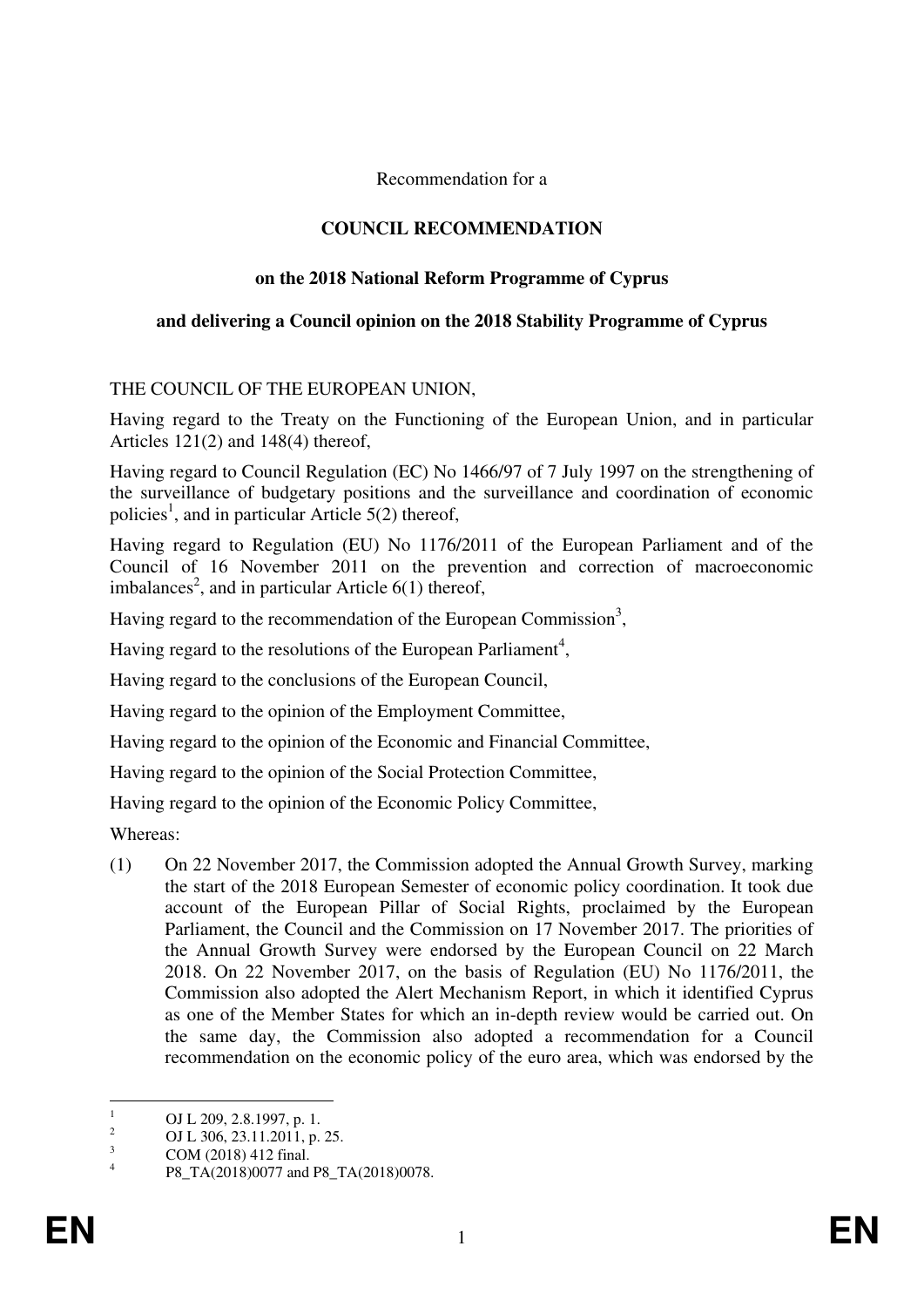European Council on 22 March 2018. On 14 May 2018, the Council adopted the recommendation on the economic policy of the euro area ('recommendation for the euro area').

- (2) As a Member State whose currency is the euro and in view of the close interlinkages between the economies in the economic and monetary union, Cyprus should ensure the full and timely implementation of the recommendation on the economic policy for the euro area, as reflected in recommendations (1), (3) and (5) below.
- (3) The 2018 country report for Cyprus<sup>5</sup> was published on 7 March 2018. It assessed Cyprus' progress in addressing the country-specific recommendations adopted by the Council on 11 July 2017, the follow-up given to the recommendations adopted in previous years and Cyprus' progress towards its national Europe 2020 targets. It also included an in-depth review under Article 5 of Regulation (EU) No 1176/2011, the results of which were also published on 7 March 2018<sup>6</sup>. The Commission's analysis leads it to conclude that Cyprus is experiencing excessive macroeconomic imbalances. In particular, it is essential that the country tackles the large stock of imbalances in the form of private, public and external debt overhang, and the high level of nonperforming loans.
- (4) Cyprus submitted its 2018 National Reform Programme on 19 April 2018 and its 2018 Stability Programme on 30 April 2018. To take account of their interlinkages, the two programmes have been assessed at the same time.
- (5) Relevant country-specific recommendations have been addressed in the programming of the European Structural and Investment Funds for the 2014-2020 period. As foreseen in Article 23 of Regulation (EU) No 1303/2013 of the European Parliament and of the Council<sup>7</sup>, where it is necessary to support the implementation of relevant Council recommendations, the Commission may request a Member State to review and propose amendments to its Partnership Agreement and relevant programmes. The Commission has provided further details on how it would make use of that provision in guidelines on the application of the measures linking the effectiveness of the European Structural and Investment Funds to sound economic governance<sup>8</sup>.
- (6) Cyprus is currently in the preventive arm of the Stability and Growth Pact and subject to the debt rule. In its 2018 Stability Programme, the government plans a budgetary surplus in nominal terms of 1.7 % of GDP in 2018 and slightly below 2.0 % of GDP over the programme period. The medium-term budgetary objective, set at a balanced budgetary position in structural terms, is planned to be reached over 2018-2021. After having decreased to around 97.5 % of GDP in 2017, the general government debt-to-GDP ratio is expected to increase to 105.6 % in 2018 and to steadily decline thereafter, reaching 88 % by 2021, according to the 2018 Stability Programme. The macroeconomic scenario underpinning those budgetary projections is plausible. The risks associated with the macroeconomic assumptions presented in the Stability

 $\frac{1}{5}$ SWD(2018) 211 final.

<sup>6</sup> COM(2018) 120 final.

<sup>7</sup> Regulation (EU) No 1303/2013 of the European Parliament and of the Council of 17 December 2013 laying down common provisions on the European Regional Development Fund, the European Social Fund, the Cohesion Fund, the European Agricultural Fund for Rural Development and the European Maritime and Fisheries Fund and laying down general provisions on the European Regional Development Fund, the European Social Fund, the Cohesion Fund and the European Maritime and Fisheries Fund and repealing Council Regulation (EC) No 1083/2006 (OJ L 347, 20.12.2013, p. 320). 8 COM(2014) 494 final.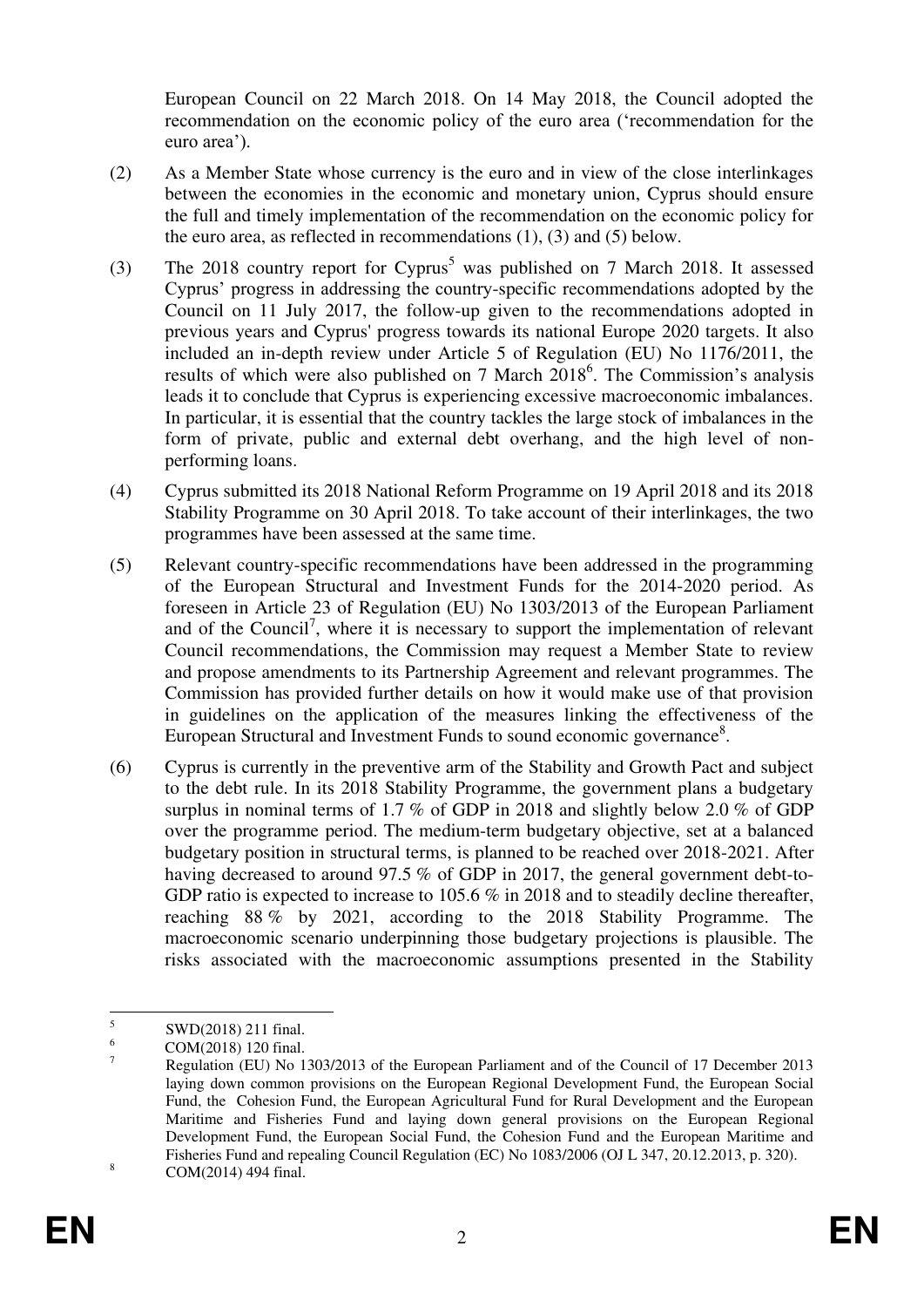Programme are to the downside, mainly linked to the high stock of non-performing loans in the financial sector.

- (7) On 11 July 2017, the Council recommended Cyprus to remain at the medium-term budgetary objective in 2018. This is consistent with a maximum nominal growth rate of net primary government expenditure<sup>9</sup> of 1.9% in 2018, corresponding to an allowed deterioration in the structural balance by 0.4 % of GDP. Based on the Commission 2018 spring forecast, the structural balance is projected to register a surplus of 0.8 % of GDP in 2018 and 0.5 % of GDP in 2019, above the medium-term budgetary objective. Cyprus is forecast to comply with the transitional debt rule in 2018 and the debt rule 2019. Overall, the Council is of the opinion that Cyprus is projected to comply with the provisions of the Stability and Growth Pact in 2018 and 2019. At the same time, expenditure developments should be monitored carefully in the short and the medium term, especially in light of possible future risks to the robustness of revenues.
- (8) Despite recent efforts on e-government services, regulatory quality and staff mobility, inefficiency in the public administration remains a challenge and has an impact on the business environment. Key legislative proposals aiming to address the issue remain pending. These include draft laws on the reform of the public administration and of local governments. Shortcomings in the governance framework for state-owned entities might facilitate the build-up of public contingent liabilities and hinder investment capacity in key utilities, such as telecoms and energy. The containment of the public sector wage bill has been a significant factor in fiscal consolidation in Cyprus. Yet, the current collective agreement limiting the growth of public sector wages expires in 2018 and a more permanent solution is still lacking.
- (9) A national anti-corruption strategy and action plan were adopted in December 2017. The existing anti-corruption body remains inadequately resourced, but the government is considering the establishment of a new independent agency. Various legislative initiatives, such as draft laws on whistle-blower protection, lobbying and asset declarations, are currently under parliamentary scrutiny and, if adopted, would also help to strengthen the national anti-corruption framework.
- (10) As indicated in the 2018 euro area recommendation, the fight against aggressive tax planning strategies is essential to impede distortions of competition between firms, provide fair treatment of taxpayers and safeguard public finances. Spill-over effects of taxpayers' aggressive planning strategies between Member States call for a coordinated action of national policies to complement EU legislation. The high levels of dividend and interest payments (relative to GDP) continue to suggest that Cyprus' tax rules are used by companies that engage in aggressive tax planning. The absence of withholding taxes on outbound (i.e. from EU residents to third country residents) dividend, interest and, in many cases, royalty payments by Cyprus-based companies to third country residents may lead to those payments escaping tax altogether, if they are also not subject to tax in the recipient jurisdiction. The absence of such taxes, together with the corporate tax residency rules, may continue to facilitate aggressive tax planning. While notional interest deduction regimes help to reduce the debt equity

<sup>–&</sup>lt;br>9 Net primary government expenditure comprises total government expenditure excluding interest expenditure, expenditure on Union programmes fully matched by Union funds revenue and nondiscretionary changes in unemployment benefit expenditure. Nationally financed gross fixed capital formation is smoothed over a 4-year period. Discretionary revenue measures or revenue increases mandated by law are factored in. One-off measures on both the revenue and expenditure sides are netted out.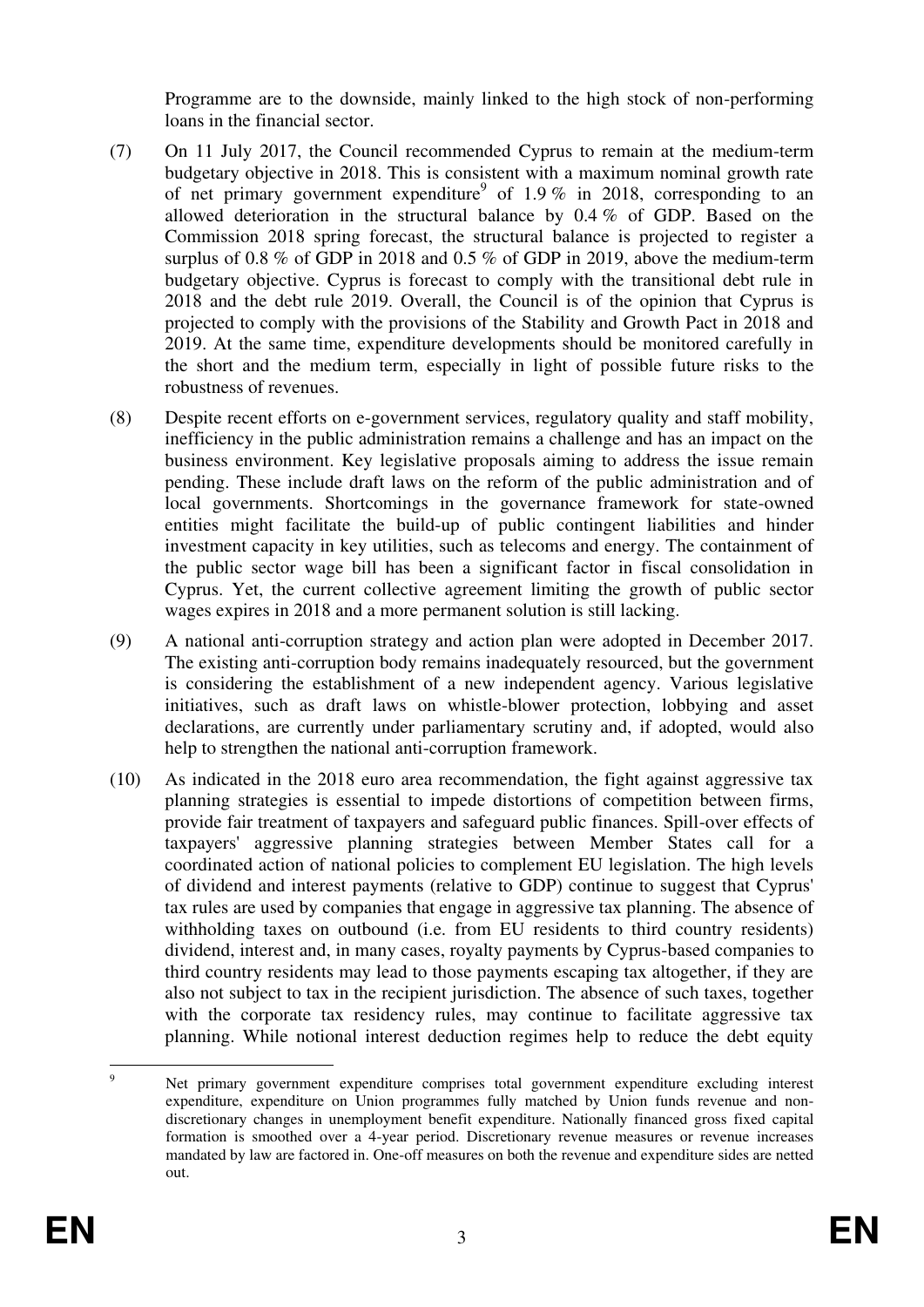bias, they can also be used for tax avoidance purposes, if there are no effective antiabuse rules. The Commission takes note of recent positive steps announced or adopted (i.e. the announced review of corporate tax residency rules, planned changes on transfer pricing provisions). Based on recent exchanges, the Commission will continue its constructive dialogue to fight against taxpayers aggressive planning strategies.

- (11) Inefficiencies in the justice system continue to affect contract enforcement and the swift resolution of civil and commercial cases. Cumbersome civil procedures and weak enforcement of court decisions weigh on banks' incentives to use the insolvency and foreclosure frameworks to reduce their stock of non-performing loans. A series of reforms have started to address the most critical problems in the justice system, in particular low digitalisation of courts and the lack of life-long training for judges.
- (12) Use of the new insolvency and foreclosure frameworks remains limited, undermining efforts to reduce non-performing loans. A stakeholders' working group was set up to review the implementation and performance of the frameworks. Some administrative measures have been taken to reduce the backlog in the issuance of title deeds. However, backlogs remain high and a structural solution to address the inadequacies of the property transaction system (i.e. the issuance and transfer of title deeds) is still lacking.
- (13) The high level of non-performing loans remains the key vulnerability of the banking sector and affects credit supply. Banks still face impediments in enforcing their claims on defaulted borrowers and weak repayment discipline remains problematic. In 2017, non-performing loans decreased, albeit unevenly across banks, as a result of debt restructuring through write-offs and debt-to-asset swaps. Uncertainties remain over the sustainability of banks reduction plans, as loan re-defaults and re-restructuring remain high and banks' direct exposure to the property market increases. These factors point to the need for swift implementation of a more comprehensive strategy to accelerate the clean-up of banks' balance sheets, having regard to social consequences for vulnerable groups and carefully designed incentives to strengthen repayment discipline. As part of this strategy, legislative amendments to allow for the effective enforcement of claims and to facilitate the sale of loans appear necessary, including on borrower protection and the introduction of electronic auctions. In addition, the governance and administrative capacity of insurance and pension-fund supervision remain weak. The government intends to table legislative proposals to address this issue in the course of 2018.
- (14) Implementation of the action plan for growth has led to some progress in the areas of strategic investments, entrepreneurship and better regulation. However, some important reforms have stalled, notably as regards the granting of licences authorising investment projects. Access to finance has improved, thanks to some improvements in collateral requirements, but it remains a key issue, notably for small and medium-sized enterprises. Financial support measures are based mainly on grants. Alternative sources of finance such as venture capital, equity funding and crowdfunding, remain marginal for Cypriot businesses. Privatisation efforts, aimed at attracting productivityenhancing foreign investments, are in many cases on hold and only a few privatisation projects are gradually advancing (e.g. the Larnaca port).
- (15) Employment is on the rise and unemployment is falling fast, although it remains high among young people and the long-term unemployed. Efforts to improve the administrative capacity of the public employment services continue. However, providing services to employers, securing customer categorisation, personalised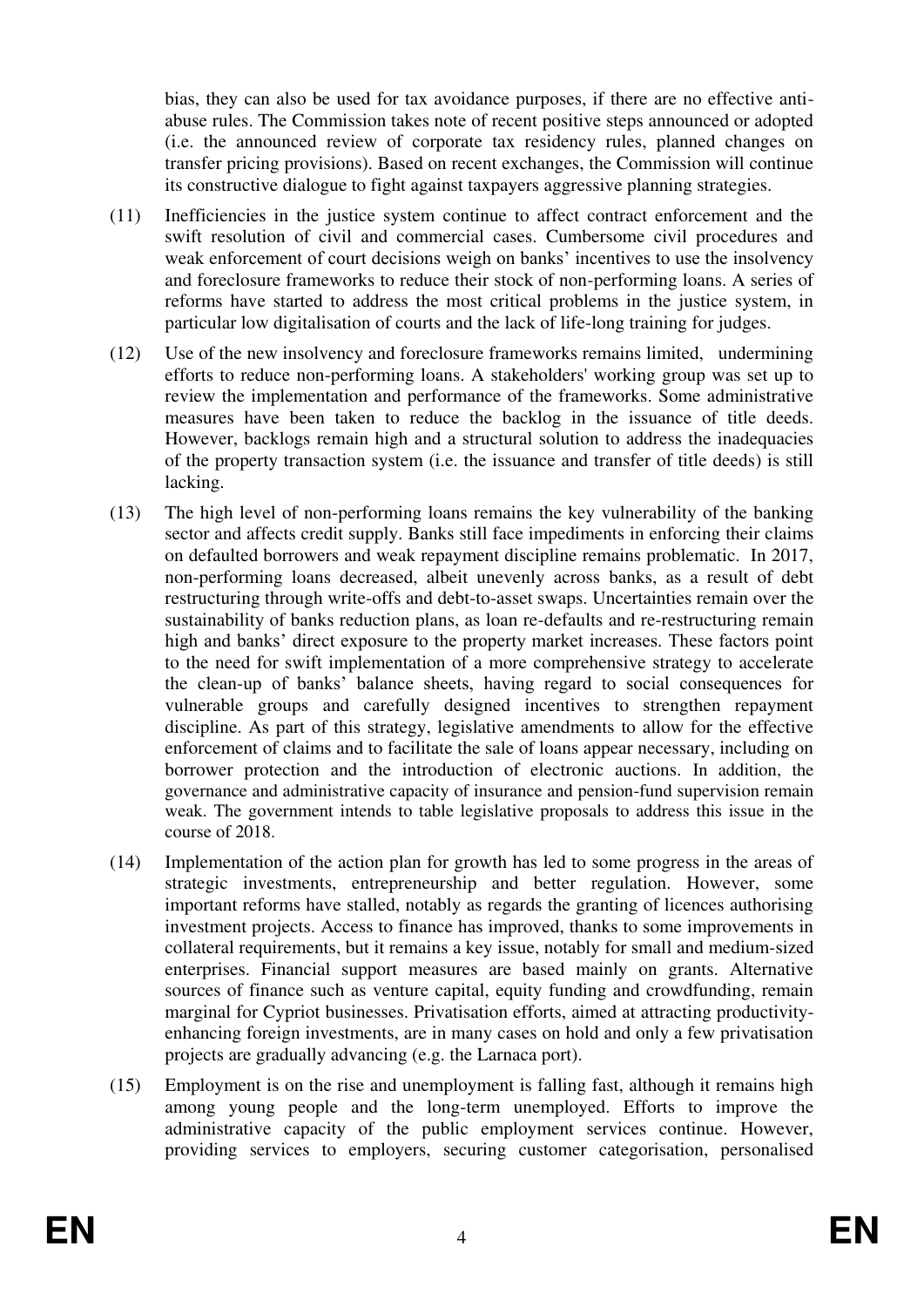guidance and activation, including for recipients of guaranteed minimum income, remain a challenge. The proportion of young people (aged 15-24) not in employment, education, or training is still one of the highest in the EU. Outreach measures and timely, tailor-made assistance for young people are limited, as confirmed by their low numbers in relevant activation schemes.

- (16) The modernisation of the education sector has advanced but important challenges remain. Recent positive developments include a thorough revision of school curricula and the implementation of a new appointment system for teachers. Cyprus' education spending is above the EU average, demonstrating a strong commitment to education, training and life-long learning. However, educational achievements remain poor and early school leaving, while well below the EU average, has increased significantly. Participation in vocational education and training is low, the reform of the teacher evaluation system is still pending and a high proportion of tertiary graduates continue to work in occupations that do not necessarily require an academic degree.
- (17) Cyprus has made substantial progress on healthcare by adopting legislation to establish the new National Health System. The new system seeks to improve access, introduce universal health coverage, reduce the high level of out-of-pocket payments and increase the efficiency of care delivery in the public sector. Before the system becomes fully functional in 2020, there are major implementation challenges and investment needs. Efforts should continue towards safeguarding against possible cost overruns, modernising and improving the efficiency of healthcare providers, including primary healthcare, introducing e-Health and setting up a National Medicines Organisation. The level of long-term care is low and remains a challenge given the ageing population.
- (18) In the context of the 2018 European Semester, the Commission has carried out a comprehensive analysis of Cyprus' economic policy and published it in the 2018 country report. It has also assessed the 2018 Stability Programme and the 2018 National Reform Programme and the follow-up given to the recommendations addressed to Cyprus in previous years. It has taken into account not only their relevance for sustainable fiscal and socioeconomic policy in Cyprus but also their compliance with Union rules and guidance, given the need to strengthen the Union's overall economic governance by providing Union-level input into future national decisions.
- (19) In the light of this assessment, the Council has examined the 2018 Stability Programme and is of the opinion that Cyprus is expected to comply with the Stability and Growth Pact.
- (20) In the light of the Commission's in-depth review and this assessment, the Council has examined the National Reform Programme and the Stability Programme. Its recommendations under Article 6 of Regulation (EU) No 1176/2011 are reflected in recommendations 1 to 5 below.

HEREBY RECOMMENDS that Cyprus take action in 2018 and 2019 to:

- 1. Adopt key legislative reforms to improve efficiency in the public sector, in particular as regards the functioning of the public administration and the governance of stateowned entities and local governments.
- 2. Step up efforts to improve the efficiency of the judicial system by revising civil procedures, increasing the specialisation of courts and setting up a fully operational e-justice system. Take measures to fully operationalise the insolvency and